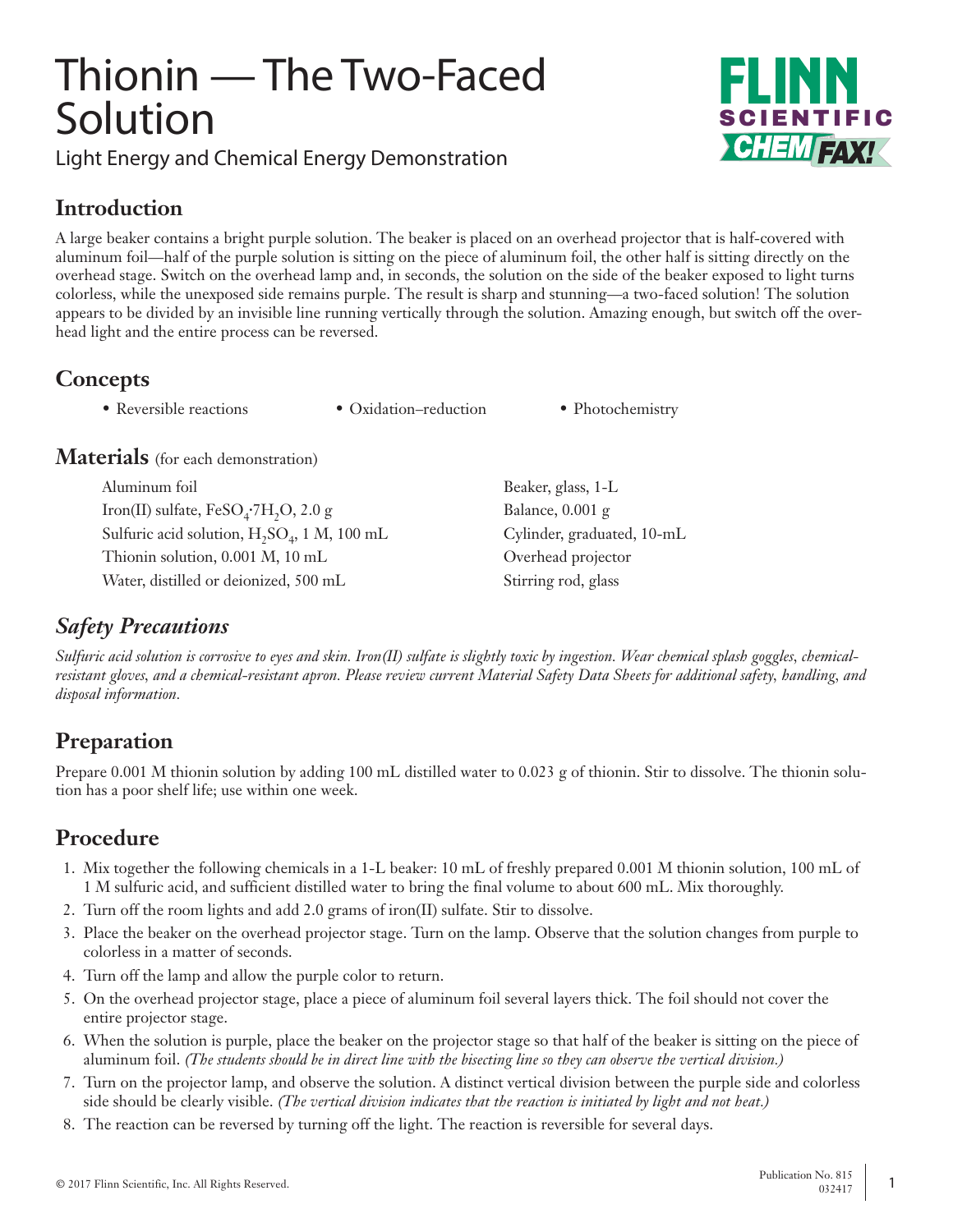#### **Disposal**

Please consult your current *Flinn Scientific Catalog/Reference Manual* for general guidelines and specific procedures, and review all federal, state and local regulations that may apply, before proceeding. The two-faced solution may be rinsed down the drain with excess water according to Flinn Suggested Disposal Method #26b.

#### **Tips**

- Prepare the thionin solution fresh. The thionin solution will lose its activity if stored for a long period of time.
- The color change will fade over time from bright purple to a paler shade of blue or purple. This color change may still be effective after one week.
- Direct, bright sunlight may also be used as the light source.

#### **Discussion**

Thionin is an organic compound that can exist in two forms, an oxidized form which is purple and a reduced form which is colorless. When a reducing agent such as iron(II) ion (Fe<sup>2+</sup>) is added to an acidic thionin solution, the protonated thionin molecule (thio+) accepts two hydrogen atoms and is reduced to its colorless form—but only in the presence of an intense light source. The reduction is a photochemical reaction that is catalyzed by light. This demonstration is a dramatic example of the conversion of light energy to chemical energy. The reaction can also be reversed; when the light source is removed the purple color due to the oxidized form of thionin returns.

The demonstration also provides a vivid example of a reversible reaction and equilibrium. The equilibrium is represented by the following chemical equation:



Remember that if one reactant in a balanced chemical equation is oxidized, another reactant must be reduced.  $Fe<sup>2+</sup>$  is oxidized to  $Fe<sup>3+</sup>$  in the forward reaction, while in the reverse reaction  $Fe<sup>3+</sup>$  is reduced to  $Fe<sup>2+</sup>$ . Thio+ represents the monoprotonated form of thionin in acidic solution.

#### **Connecting to the National Standards**

This laboratory activity relates to the following National Science Education Standards (1996):

```
Unifying Concepts and Processes: Grades K–12
    Constancy, change, and measurement
Content Standards: Grades 5–8
    Content Standard B: Physical Science, properties and changes of properties in matter.
Content Standards: Grades 9–12
    Content Standard B: Physical Science, structure and properties of matter, chemical reactions.
```
#### **Reference**

*Flinn ChemTopic™ Labs,* Volume 15, Equilibrium; Cesa, I., Editor; Flinn Scientific: Batavia IL (2003).